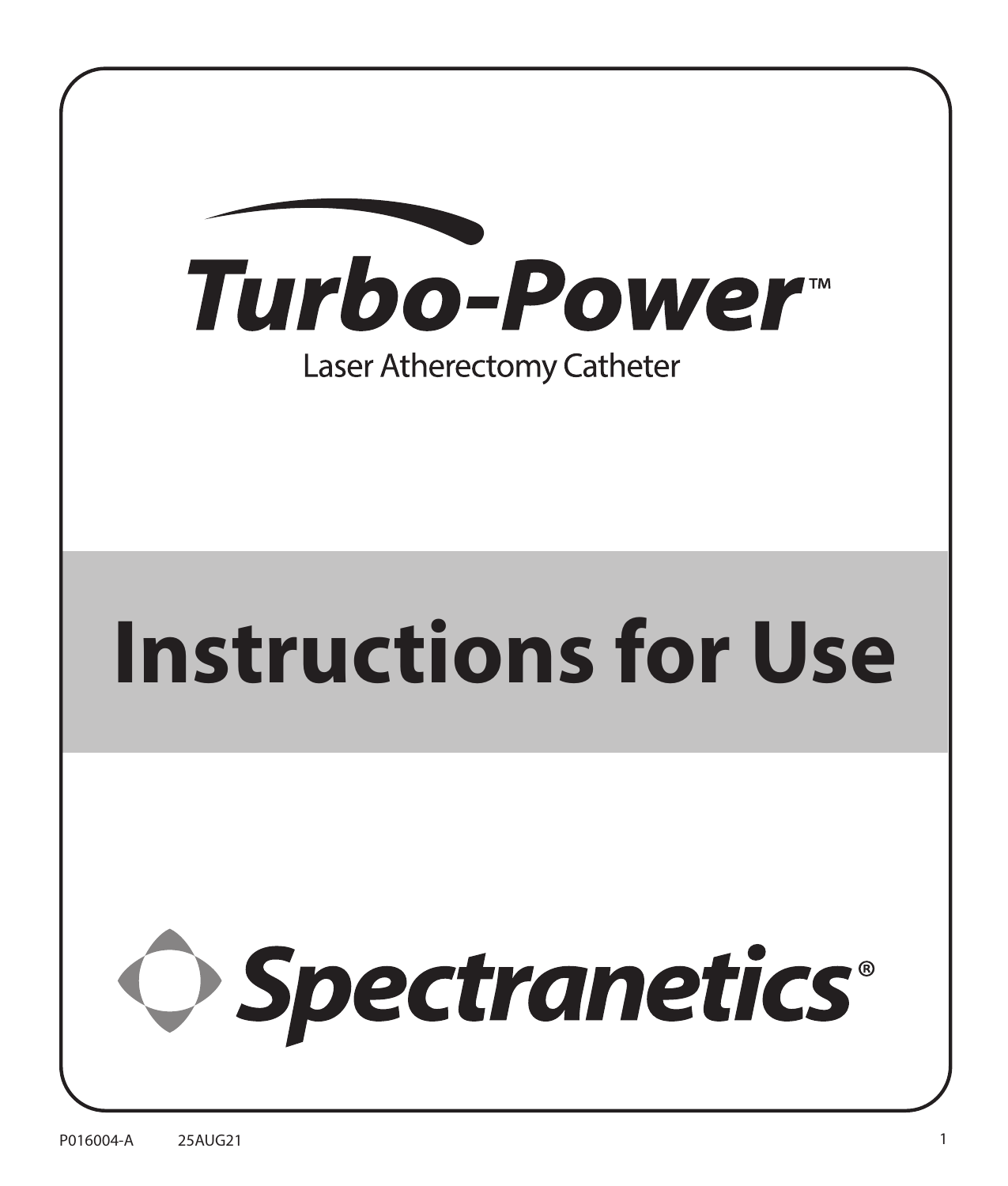| $\bigcirc$ Spectranetics $^{\circ}$ |  |
|-------------------------------------|--|
|-------------------------------------|--|

## **Turbo-Power™ Laser Atherectomy Catheter Instructions for Use**

|    |                                   | <b>Table of Contents</b> |                                       |  |
|----|-----------------------------------|--------------------------|---------------------------------------|--|
|    | <b>DEVICE DESCRIPTION</b>         | 8.                       | <b>INDIVIDUALIZATION OF TREATMENT</b> |  |
| 2. | <b>INDICATIONS / INTENDED USE</b> | 9.                       | <b>HOW SUPPLIED</b>                   |  |
|    | <b>CONTRAINDICATIONS</b>          | 10.                      | COMPATIBILITY                         |  |
| 4. |                                   | 11.                      | <b>DIRECTIONS FOR USE</b>             |  |
|    | <b>PRECAUTIONS</b>                | 12.                      |                                       |  |
| 6. | <b>POTENTIAL ADVERSE EVENTS</b>   | 13.                      | <b>SYMBOLS</b>                        |  |
|    | <b>CLINICAL STUDIES</b>           |                          |                                       |  |

**Caution: Federal (USA) law restricts this device to sale by or on the order of a physician with appropriate training.**

#### **1. DEVICE DESCRIPTION**

The Turbo-Power System (Laser Atherectomy Catheter) is a laser atherectomy device designed for use with the CVX-300® Excimer Laser System or the Philips Laser System.

The Turbo-Power Laser Atherectomy Catheter is a sterile, single use, prescription only device used for peripheral atherectomy. Turbo-Power is used exclusively with SPNC's CVX-300® Excimer Laser System or the Philips Laser System. and is a Type CF device Defibrillation proof.

Turbo-Power is a laser atherectomy catheter designed for treatment of de novo or restenotic lesions in native infrainguinal arteries and for the treatment of femoropopliteal artery in-stent restenosis (ISR) in bare nitinol stents, with adjunctive Percutaneous Transluminal Angioplasty (PTA). Turbo-Power is used to ablate infrainguinal concentric and eccentric lesions in vessels that are 3.0mm or greater in diameter.

The device is comprised of three parts: the working length of the catheter shaft (also the applied part), the motor drive unit (MDU), and the proximal laser shaft which connects the catheter fiber optics to the laser system. See Figures 1, 2, 3, and 4. Table 1.1 contains a summary of dimensions and accessory compatibilities for the device.



**Figure 1. Turbo-Power Laser Atherectomy Catheter**



**Figure 2. Turbo-Power User Interface**



**Figure 3. Turbo-Power User Interface**



**Figure 4. Turbo-Power Distal Tip Cross Section**

**Table 1.1: Turbo-Power (Model # 420-050 and 423-050) dimensions and compatibilities**

| <b>Feature</b>            | Model #: 420-050    | Model #: 423-050    |
|---------------------------|---------------------|---------------------|
| Working length            | 150cm               | 125cm               |
| <b>Wire Compatibility</b> | 0.018''(0.46mm)     | $0.018''(0.46$ mm   |
| Sheath Compatibility      | 6F                  | 7F                  |
| Laser Catheter            | 2.0mm Over The Wire | 2.3mm Over The Wire |

The working length of the Turbo-Power laser catheter is constructed of multiple optical fibers arranged eccentrically around a 0.018" (0.46mm) guidewire-compatible lumen. The guidewire lumen tip is attached to a torque wire which is connected to the MDU at the proximal end of the working length. The MDU allows the user to rotate the torque wire by pressing each of the two rotation buttons individually or simultaneously on the MDU, thereby directing the catheter tip. The position LEDs on the MDU indicate the rotation bias of the proximal end of the torque wire and motor position within the range of allowed rotations in a given direction. The MDU can only be used to rotate the torque wire a limited number of turns in a single direction, indicted by the progression of LEDs. The Home symbol associated with these LEDs indicates when the torque wire is in a neutral state. The device incorporates a micro-processor with software. Software version identification is available to designated individuals with specialized tools and training. The catheter fiber optics are routed through the MDU and into the proximal laser shaft, terminating at the pin-coded coupler, which connects the Turbo-Power device to the laser system. The outer surface of the laser catheter working length is hydrophilic-coated. The distal tip of the catheter contains a radiopaque marker band for in situ visibility.

#### **Mechanism of Action**

The multi-fiber laser catheter transmits ultraviolet energy from the laser system to the obstruction in the artery. The ultraviolet energy is delivered to the tip of the laser catheter to photoablate multiple morphology lesions which may be comprised of atheroma, fibrosis, calcium, and thrombus, thus recanalizing diseased vessels. Photoablation is the process by which energy photons cause molecular bond disruption at the cellular level without thermal damage to surrounding tissue.

#### **Glossary of Special Terms**

Retrograde Fashion = In the direction opposite to blood flow. Antegrade Fashion = In the direction of blood flow. Baseline Angiography = Angiographic record of blood vessels prior to intervention. Contralateral Approach = Arterial access by a crossover approach.

#### **2. INDICATIONS / INTENDED USE**

Turbo-Power is indicated for laser atherectomy of de novo or restenotic lesions in native infrainguinal arteries and for the treatment of femoropopliteal artery in-stent restenosis (ISR) in bare nitinol stents, with adjunctive Percutaneous Transluminal Angioplasty (PTA).

#### **3. CONTRAINDICATIONS**

No known contraindications.

#### **4. WARNINGS**

- No modification of this equipment is allowed.
- Use of accessories, transducers and cables other than those provided by the manufacturer of this equipment could result in increased electromagnetic emissions or decreased electromagnetic immunity of this equipment and result in improper operation.
- Reciprocal interference: use of this equipment adjacent to or stacked with other equipment should be avoided because it could result in improper operation. If such use is necessary, this equipment and the other equipment should be observed to verify that they are operating normally.
- Do not use without a guidewire, as vessel injury may result.
- Do not activate laser until all contrast media is flushed from the treatment area.
- Always advance and manipulate the Turbo-Power System under fluoroscopic guidance to confirm the location and orientation of the tip.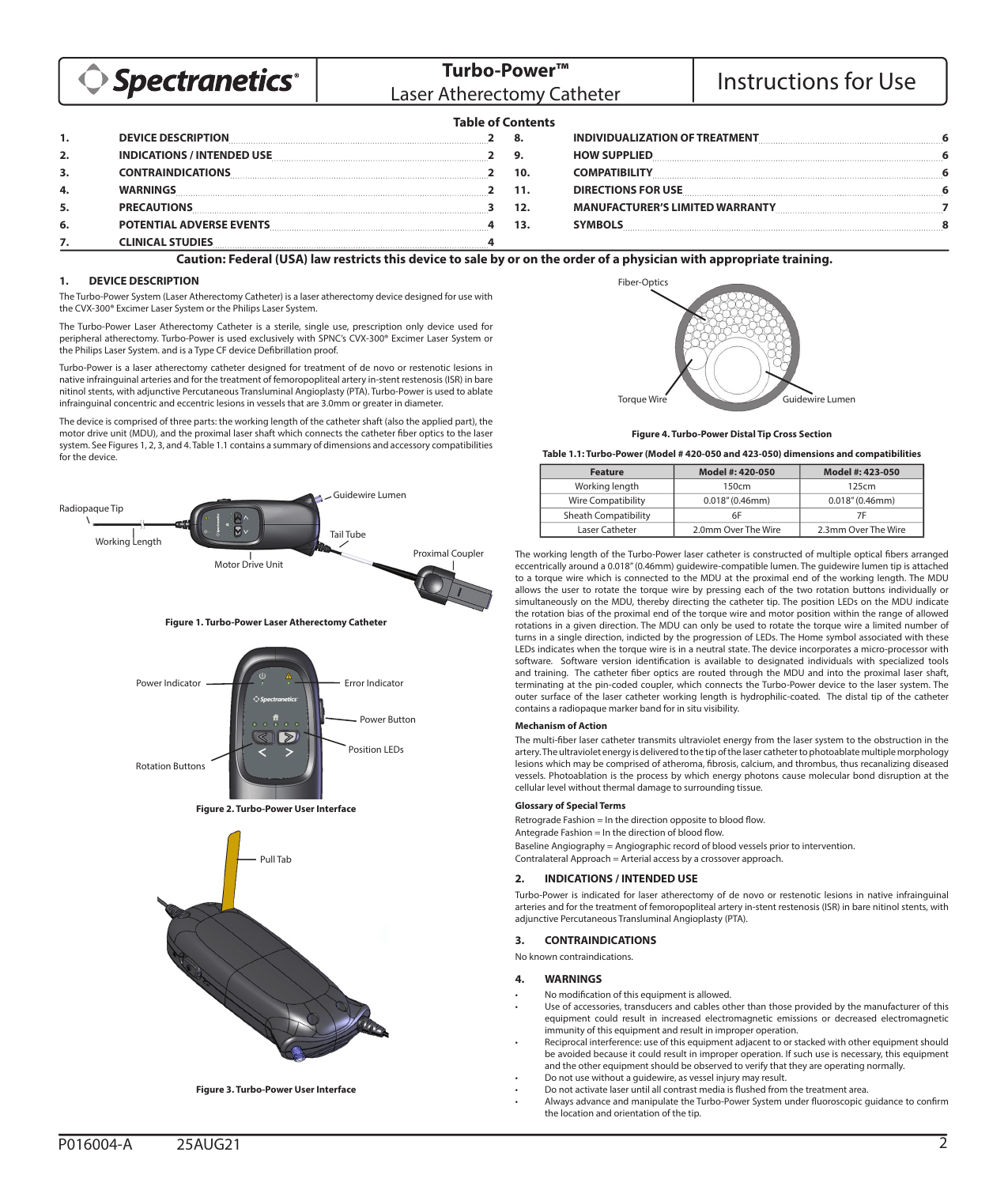

# **Turbo-Power™ Laser Atherectomy Catheter Instructions for Use**

- Do not attempt to advance or retract the Turbo-Power System against resistance until the reason for the resistance has been determined by fluoroscopy or other means. This may result in damage to the device and/or lead to complications such as dissections and/or perforations.
- Do not inject contrast media through the Turbo-Power System or guidewire lumen as this could cause the system to lock-up and may lead to complications.
- When used according to the "General Operation", avoid lasing and/or rotating the distal tip over the floppy/spring portion of the guidewire. This may lead to complications such as dissections and/ or perforations.
- This device is designated for use solely as a component of the Spectranetics CVX-300® Excimer Laser System or the Philips Laser System.
- Adequate instructions for the safe installation of the Spectranetics CVX-300® Excimer Laser System and the Philips Laser System are provided in servicing information provided by Spectranetics and should be followed
- This equipment is suitable for use in a professional healthcare facility environment as described in ANSI/AAMI/IEC 60601-1-2:2014 Medical Electrical Equipment – Part 1-2: General requirements for basic safety and essential performance – Collateral Standard: Electromagnetic disturbances – Requirements and tests. Use of this equipment outside of this environment could result in improper operation.
- Do not use this device near active high frequency surgical equipment and the Radio Frequency shielded room of a Medical Electrical system for magnetic resonance imaging, where the intensity of electromagnetic disturbances is high as this could result in improper operation.
- Portable RF communications equipment (including peripherals such as antenna cables and external antennas) should be used no closer than 30 cm (12 inches) to any part of the Turbo-Power System, including cables specified by the manufacturer. Otherwise, degradation of the performance of this equipment could result.
- For the treatment of In-stent Restenosis (ISR), clinical data is not available on the following patient population and alternative therapies should be considered for patients exhibiting the following angiographic criteria:
	- 1. Ipsilateral and/or contralateral iliac (or common femoral) artery stenosis ≥ 50% diameter stenosis that is not successfully treated prior to index procedure (e.g. where a perforation occurred requiring a covered stent) or with final residual stenosis ≥ 30% documented by angiography.
	- 2. Identification of any native vessel lesion (excludes in-stent restenosis) proximal to the target stent in the femoropopliteal segment >50% that is not successfully treated prior to index procedure (e.g. complication requiring additional treatment) or with final residual stenosis ≥ 30% documented by angiography. The lesion length must be treatable with a single stent (if required). The lesion must not be contiguous with the target lesion; at least 2 cm of normal appearing vessel between the lesion and target lesion/ target stent or between deployed stent (if required) and the target lesion/ target.
	- 3. Planned or predicted cardiovascular surgical or interventional procedures prior to completion of the 30-day follow-up (including, but not limited to aortic, renal, cardiac, carotid, contralateral femoropopliteal, and contralateral below the knee).
	- Identification of any lesion distal to the stent >50% that will require preplanned or predicted treatment during the index procedure or within 30 days of the index procedure.
	- 5. Grade 4 or 5 stent fracture affecting target stent or proximal to the target stent, or where evidence of stent protrusion into the lumen is noted on angiography in two orthogonal views. Stent integrity may be characterized according to the following scale:

**Table 4.1: Stent Integrity Categories**

| Grade          | <b>Description</b>                                           |
|----------------|--------------------------------------------------------------|
|                | No strut fracture                                            |
|                | Single tine fracture                                         |
|                | Multiple tine fracture                                       |
| $\mathbf{III}$ | Stent fracture(s) with preserved alignment of the components |
| IV             | Stent fracture(s) with mal-alignment of the components       |
|                | Stent fracture(s) in a trans-axial spiral configuration      |

#### **5. PRECAUTION**

DO NOT resterilize or reuse this device, as these actions can compromise device performance or increase the risk of cross-contamination due to inappropriate reprocessing. Reuse of this single use device could lead to serious patient injury or death and voids manufacturer warranties.

- This catheter has been sterilized using Ethylene Oxide and is supplied STERILE. The device is designated and intended for SINGLE USE ONLY and cannot be re-sterilized and/or reused.
- The sterility of the product is guaranteed only if the package is unopened and undamaged. Prior to use, visually inspect the sterile package to ensure that the seals have not been broken. Do not use the catheter if the integrity of the package has been compromised.
- Always store the devices in a cool, dry place (5 to 95% relative humidity, non-condensing). Protect the device from direct sunlight and high temperatures (storage temperatures 0°C to 60°C). Store device in areas with 11 kPa to 111 kPa atmospheric pressure.
- Device operates at temperatures of 10°C to 40°C in areas with 30 to 75% relative humidity (noncondensing) in areas with atmospheric pressure of 70 kPa to 106 kPa and is rated as a continuous mode operating device.
- Do not use the Turbo-Power System if any damage is observed or the red error indicator light activates.
- Do not use the Turbo-Power System in an oxygen rich environment.
- Do not use the device if its "Use By" located on the package labeling has passed.
- Read the Operator's Manual thoroughly before operating the CVX-300® Excimer Laser System or the Philips Laser System to ensure safe operation of the system.
- The proximal coupler of the laser catheter connects only to the laser system and is not meant to have any patient contact.
- During device calibration, ensure the laser catheter tip is dry. A wet laser catheter tip may prevent successful device calibration.
- During the procedure, appropriate anticoagulant and vasodilator therapy should be provided to the patient per the institution's interventional protocols.
- Ensure contrast media has been flushed from the intended vessel and treatment site prior to activating the laser system.
- When infusing through the guidewire lumen, do not exceed an infusion rate greater than 0.5mL/ second, or a pressure greater than 131 psi.
- Device rated Type CF defibrillation proof with post defibrillation recovery time of 500 ms. Disconnect catheter from the laser system before defibrillation.
- Device is rated for IPX2 fluid interaction.
- The EMISSIONS characteristics of this equipment make it suitable for use in industrial areas and hospitals (CISPR 11 class A). If it is used in a residential environment (for which CISPR 11 class B is normally required) this equipment might not offer adequate protection to radio-frequency communication services. The user might need to take mitigation measures, such as relocating or re-orienting the equipment.
- After use, all equipment should be disposed of properly in accordance with specific requirements relating to hospital waste, local regulations, and potentially biohazardous materials.

#### **Table 5.1: Guidance and Manufacturer's Declaration - Electromagnetic Emissions**

The Turbo-Power System is intended for use in the electromagnetic environment specified below. The customer or the user of the Turbo-Power System should assure that it is used in such an environment.

| <b>Emissions Test</b>                                       | Compliance         | Electromagnetic environment - quidance                                                                                                                                                               |
|-------------------------------------------------------------|--------------------|------------------------------------------------------------------------------------------------------------------------------------------------------------------------------------------------------|
| <b>RF</b> emissions<br>CISPR <sub>11</sub>                  | Group 1<br>Class A | The Turbo-Power System uses RF energy only for its<br>internal function. Therefore, its RF emissions are very<br>low and are not likely to cause any interference in<br>nearby electronic equipment. |
| <b>RF</b> emissions<br>CISPR <sub>11</sub>                  | Group 1<br>Class A |                                                                                                                                                                                                      |
| <b>Harmonic Emissions</b><br>IEC 61000-3-2                  | Class A            | The Turbo-Power System does not connect to AC<br>power supplies.                                                                                                                                     |
| Voltage Fluctuations/<br>flicker emissions<br>IEC 61000-3-3 | Complies           |                                                                                                                                                                                                      |

#### **Table 5.2: Guidance and Manufacturer's Declaration- Electromagnetic Immunity**

| The Turbo-Power System is intended for use in the electromagnetic environment specified below. The<br>customer or the user of the Turbo-Power System should assure that it is used in such an environment. |                                                                    |                                         |                                                                                                                                           |
|------------------------------------------------------------------------------------------------------------------------------------------------------------------------------------------------------------|--------------------------------------------------------------------|-----------------------------------------|-------------------------------------------------------------------------------------------------------------------------------------------|
| <b>Immunity Test</b>                                                                                                                                                                                       | <b>IEC 60601</b><br><b>Test Level</b>                              | <b>Compliance Level</b>                 | <b>Electromagnetic environment-</b><br>quidance                                                                                           |
| Electrostatic<br>Discharge (ESD)                                                                                                                                                                           | $± 8$ kV contact                                                   | $± 8$ kV contact                        | Floors should be wood, concrete or<br>ceramic tile. If floors are covered                                                                 |
| IEC 61000-4-2                                                                                                                                                                                              | ± 2, ± 4, ± 8, ± 15<br>kV air                                      | $\pm 2, \pm 4, \pm 8, \pm 15$<br>kV air | with synthetic material, the relative<br>humidity should be at least 30%.                                                                 |
| <b>Electrical Fast</b><br>Transient/Burst                                                                                                                                                                  | + 2 kV, 100kHz for<br>power supply lines                           | Not applicable                          | Mains power quality should be that<br>of a typical commercial or hospital                                                                 |
| IEC 61000-4-4                                                                                                                                                                                              | +1 kV, 100 kHz for<br>input/output lines                           |                                         | environment.                                                                                                                              |
| Surge                                                                                                                                                                                                      | $±1$ kV line(s) to<br>line(s)                                      |                                         | Mains power quality should be that<br>of a typical commercial or hospital                                                                 |
| IEC 61000-4-5                                                                                                                                                                                              | ±2 kV line(s) to earth                                             | Not applicable                          | environment                                                                                                                               |
|                                                                                                                                                                                                            | $0\% U_{+}$<br>(100% dip in $Ur$ ) for<br>0,5 cycle                |                                         | Mains power quality should be                                                                                                             |
| Voltage Dips, short<br>interruptions and<br>voltage variations<br>on power supply                                                                                                                          | 0% $U_{\tau}$<br>(100% dip in $U_{\tau}$ ) for<br>1 cycle          | Not applicable                          | that of a typical commercial of<br>hospital environment. If the<br>user of the Turbo-Power System<br>requires continued operation         |
| input lines.<br>IEC 61000-4-11                                                                                                                                                                             | 70% U <sub>-</sub><br>(30% dip in $U_{\tau}$ ) for<br>25/30 cycles |                                         | during power mains interruptions,<br>it is recommended that the Turbo-<br>Power System be powered from<br>an uninterruptible power supply |
|                                                                                                                                                                                                            | 0% $U_{-}$<br>(100% dip in $Ur$ ) for<br>250/300 cycles            |                                         | or a battery.                                                                                                                             |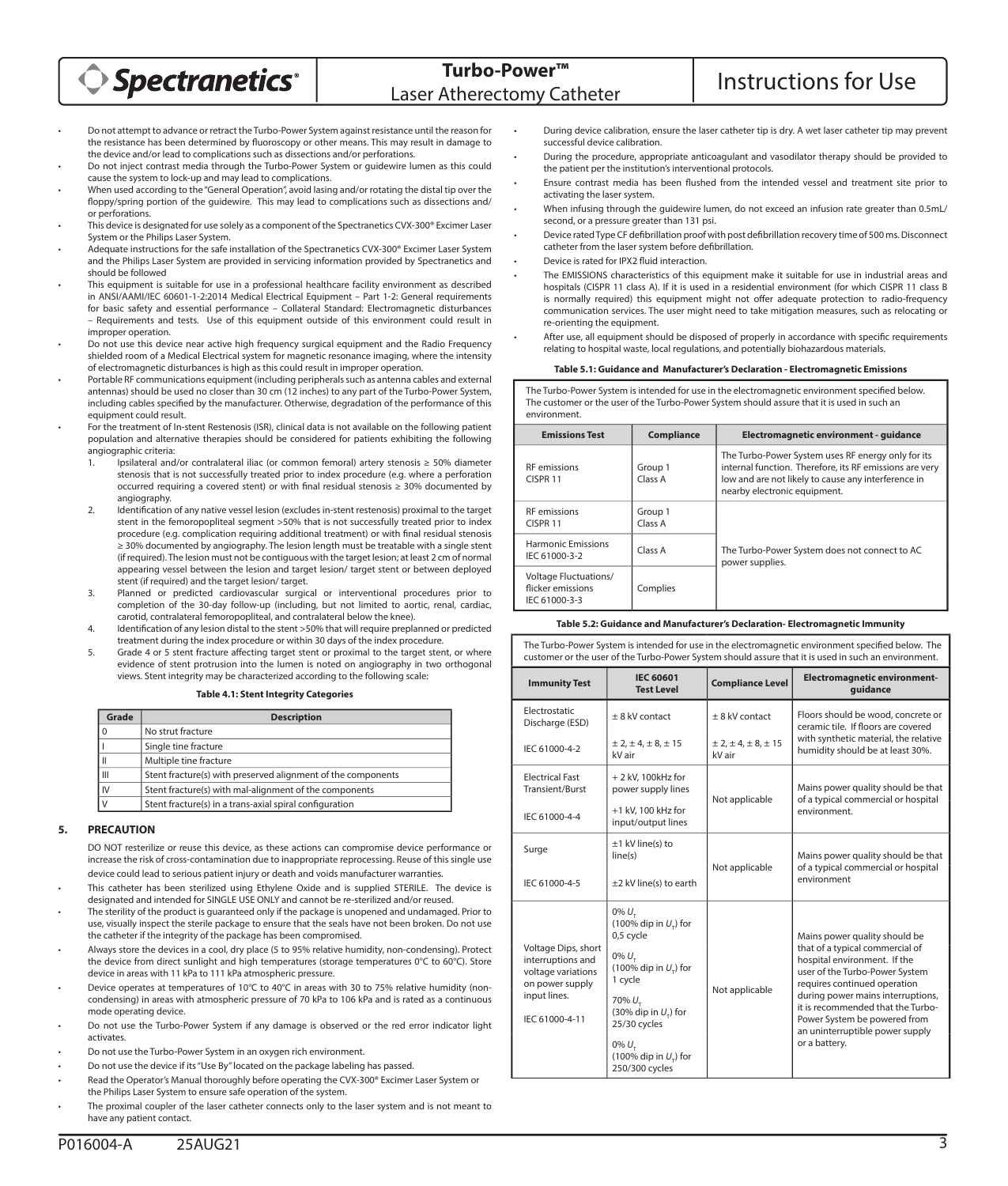# **Spectranetics®**

# **Turbo-Power™ Laser Atherectomy Catheter Instructions for Use**

The Turbo-Power System is intended for use in the electromagnetic environment specified below. The customer or the user of the Turbo-Power System should assure that it is used in such an environment.

| <b>Immunity Test</b>                                                       | <b>IEC 60601</b><br><b>Test Level</b> | <b>Compliance Level</b> | <b>Electromagnetic environment-</b><br>quidance                                                                                                        |
|----------------------------------------------------------------------------|---------------------------------------|-------------------------|--------------------------------------------------------------------------------------------------------------------------------------------------------|
| Power Frequency<br>(50/60Hz)<br>magnetic field<br>IEC 61000-4-8            | $30$ A/m                              | $30$ A/m                | Power frequency magnetic<br>fields should be at levels.<br>characteristic of a typical location<br>in a typical commercial or hospital<br>environment. |
| NOTE: $Ur$ is the ac mains voltage prior to application of the test level. |                                       |                         |                                                                                                                                                        |

#### **Table 5.3: Guidance and manufacturer's declaration – Electromagnetic Immunity**

The Turbo-Power System is intended for use in the electromagnetic environment specified below. The customer or the user of the Turbo-Power System should assure that it is used in such an environment.

| <b>Immunity Test</b>          | IEC 60601 Test Level Compliance Level                                                                                                                                                                                                   |                                                             | <b>Electromagnetic environment-</b><br>quidance                                                                                                                                                                                                                                                  |
|-------------------------------|-----------------------------------------------------------------------------------------------------------------------------------------------------------------------------------------------------------------------------------------|-------------------------------------------------------------|--------------------------------------------------------------------------------------------------------------------------------------------------------------------------------------------------------------------------------------------------------------------------------------------------|
| Conducted RF<br>IEC 61000-4-6 | 3 V rms<br>150 kHz to<br>80 MHz<br>6 V rms ISM Bands<br>between 150 kHz<br>and 80 MHz                                                                                                                                                   | 3 V rms 150 kHz<br>to 80 MHz<br>6 V rms 150kHz<br>to 80 MHz | Portable and mobile RF                                                                                                                                                                                                                                                                           |
| Radiated RF IEC<br>61000-4-3  | 3 V/m<br>80 MHZ to 2.7 GHz<br>Telecommunication<br>frequencies as<br>specified in clause<br>8.10 of IEC 60601-1-<br>2:2014:<br>450.810.870.930.<br>1720. 1845. 1970.<br>2450 MHz at 28 V/m<br>385 MHz at 27 V/m<br>710, 745, 780, 5240, | 3 V/m<br>28 V/m<br>27 V/m<br>9 V/m                          | communications equipment should<br>be used no closer to any part of<br>the Turbo-Power System including<br>cables, than the recommended 30<br>cm (12in) separation distance.<br>Interference may occur in the<br>vicinity of equipment marked with<br>the following symbol.<br>$((\binom{n}{k})$ |
|                               | 5500, 5785 MHz at<br>9 V/m                                                                                                                                                                                                              |                                                             |                                                                                                                                                                                                                                                                                                  |

#### **6. POTENTIAL ADVERSE EVENTS**

No long-term adverse effects on the arterial vessel wall, due to peripheral excimer laser recanalization, are known at this time.

Procedures requiring percutaneous catheter introduction should not be attempted by physicians unfamiliar with the possible complications listed below. Complications may occur at any time during and/ or after the procedure.

Potential complications include but are not limited to: perforation of the vessel wall, major dissection, pseudoaneurysm, arteriovenous fistula, spasm, distal embolization, thrombosis, reocclusion, hematoma at the puncture site, bleeding or Acute Limb Ischemia (ALI), any of which may require a reintervention, bypass surgery or amputation; infection, renal failure, nerve injury, stroke, myocardial infarction, arrhythmia, death and other.

#### **7. CLINICAL STUDIES**

The devices in these studies were used with the CVX-300® Excimer Laser System. The Philips Laser System provides the same output and operates at the same parameters as the CVX-300® Excimer Laser System; therefore, no new clinical data has been collected for the Turbo-Power Laser Atherectomy Catheter with the Philips Laser System.

#### **7.1 ABLATE Study**

**Purpose:** This trial evaluated the safety and effectiveness of the Turbo-Elite in atherectomy treatment for infrainguinal arteries with appropriate catheter to vessel sizing. Turbo-Elite was used to treat de novo and restenotic lesions in the superficial femoral artery, popliteal and infrapopliteal arteries. Physicians could also use adjunctive therapies, as necessary, as part of the patient treatments.

**Methods:** This trial is a non-randomized study evaluating the safety and effectiveness of Excimer Laser Atherectomy (ELA) using the Turbo-Elite. The primary safety endpoint was percent freedom from MAE through 30 day follow-up. An MAE is defined as all cause death, major amputation in the target limb, or target lesion revascularization. The primary effectiveness endpoint is defined as a mean reduction in percent stenosis at the time of the procedure by Angiographic Core Lab assessment.

**Description of Patients:** This prospective, multicenter, trial enrolled 44 patients at 10 investigative

sites. Baseline patient characteristics, including demographics, medical history, and risk factors, were comparable between site assessment and core lab assessment. Patients were predominantly male (53.5%), white (95.3%) and elderly (age: 69.3  $\pm$  10.7yr). The most common comorbidities/risk factors were hyperlipidemia (93.0%), hypertension (90.7%), smoking history (81.4%), and history of coronary artery disease (CAD) (60.5%). By core lab assessment, mean lesion length was 94.7 ± 73.0mm, reference vessel diameter was  $4.7 \pm 1.2$ mm, and % diameter stenosis (%DS) was  $80.0 \pm 16.5$ %.

#### **Results:**

The primary safety endpoint of this study was met. The primary safety hypothesis was that the 30 day freedom from Major Adverse Event (MAE) rate would be greater than 80%, which included all-cause death, major amputation in the target limb, or target lesion revascularization (TLR). The 30-day freedom from MAE rate was 97.4%.

The primary effectiveness endpoint of this study was met. The primary effectiveness endpoint was a mean reduction in percent diameter stenosis (%DS) at the time of the procedure by Angiographic Core Lab assessment (average difference between baseline %DS and post Turbo-Elite %DS). The primary effectiveness analysis of the average mean reduction in stenosis post Turbo-Elite was 45.0% ± 2.4%.

#### **Table 7.1.1 Baseline Patient Characteristics**

| <b>Screening Clinical Assessment CRF</b> | Mean $\pm$ SD (N) (Min, Median, Max) or n/N (%) |  |
|------------------------------------------|-------------------------------------------------|--|
|                                          |                                                 |  |
| Gender (% male)                          | 23/43 (53.5%)                                   |  |
| Age at Screening (years)                 | 69.3 +/- 10.7 (43) (53.0,67.0,93.0)             |  |
| Weight (kg)                              | 82.8 +/- 20.6 (43) (45.5,81.8,140.0)            |  |
| Height (cm)                              | 168.0 +/- 9.1 (43) (147.3,167.6,188.0           |  |
| History of Hypertension                  | 39/43 (90.7%)                                   |  |
| History of Hyperlipidemia                | 40/43 (93.0%)                                   |  |
| History of Diabetes Mellitus             | 21/43 (48.8%)                                   |  |
| -- Insulin Dependent                     | 10/21 (47.6%)                                   |  |
| History of CAD                           | 26/43 (60.5%)                                   |  |
| History of CVA                           | 2/43 (4.7%)                                     |  |
| <b>Smoking Status:</b>                   |                                                 |  |
| -- Never                                 | 8/43 (18.6%)                                    |  |
| -- Current                               | 9/43 (20.9%)                                    |  |
| -- Stopped                               | 26/43 (60.5%)                                   |  |

#### **Table 7.1.2 Target Lesion Characteristics: Angiographic Core Lab Assessment (per lesion)**

| Procedural Angiographic Core Lab CRF | Mean ± SD (N) (Min, Median, Max) or n/N (%) |  |
|--------------------------------------|---------------------------------------------|--|
| <b>Number of Lesions per Patient</b> | # (%) of Patients                           |  |
| $-0*$                                | $1/43$ (2.3%)                               |  |
| $-1$                                 | 33/43 (76.7%)                               |  |
| $-2$                                 | 8/43 (18.6%)                                |  |
| $-3$                                 | $1/43(2.3\%)$                               |  |
| <b>BASELINE LESION MORPHOLOGY</b>    |                                             |  |
| Stenosis Length (mm)                 | $94.7 \pm 73.0$ (45) (9, 76.1, 270)         |  |
| Diameter Stenosis (%)                | $80.0 \pm 16.5$ (52) (50, 78.3, 100)        |  |
| <b>MLD</b>                           | $0.9 \pm 0.8$ (52) (0, 0.8, 3)              |  |
| Reference vessel diameter (mm)       | $4.7 \pm 1.2$ (52) (1.6, 5.0, 6.6)          |  |
| <b>Lesion Location Within Limb</b>   |                                             |  |
| -- Isolated SFA                      | 32/52 (61.5%)                               |  |
| -- Isolated Popliteal                | 5/52 (9.6%)                                 |  |
| -- SFA - Popliteal                   | 2/52 (3.8%)                                 |  |
| $-$ BTK                              | 12/52 (23.1%)                               |  |
| $-$ ATK & BTK                        | 1/52 (1.9%)                                 |  |
| <b>Distal Runoff:</b>                |                                             |  |
| -- Absent                            | 2/52 (3.8%)                                 |  |
| -- 1 Vessel                          | 17/52 (32.7%)                               |  |
| -- 2 or more Vessels                 | 27/52 (51.9%)                               |  |
| $-N/A$                               | 6/52 (11.5%)                                |  |
| <b>MORPHOLOGY</b>                    |                                             |  |
| <b>Type of Lesion:</b>               |                                             |  |
| -- Stenosis                          | 35/52 (67.3%)                               |  |
| -- Occlusion                         | 17/52 (32.7%)                               |  |
| <b>Thrombus Present</b>              |                                             |  |
| -- Absent                            | 52/52 (100.0%)                              |  |
| <b>Eccentric Lesion:</b>             |                                             |  |
| -- Concentric                        | 51/52 (98.1%)                               |  |
| -- Eccentric                         | 1/52 (1.9%)                                 |  |
| <b>Aneurysm Present:</b>             |                                             |  |
| -- Absent                            | 52/52 (100.0%)                              |  |
| <b>Ulcerated Plaque Present:</b>     |                                             |  |
| -- Absent                            | 51/52 (98.1%)                               |  |
| -- Present                           | 1/52 (1.9%)                                 |  |
| Procedural Angiographic Core Lab CRF | Mean ± SD (N) (Min, Median, Max) or n/N (%) |  |
| <b>Calcification category:</b>       |                                             |  |
| -- None/Mild                         | 36/51 (70.6%)                               |  |
| -- Moderate                          | 11/51 (21.6%)                               |  |
| -- Severe                            | 4/51 (7.8%)                                 |  |

#### **Table 7.1.3 Primary Safety Endpoint**

| $n/N$ (%) N=43 |
|----------------|
|                |
|                |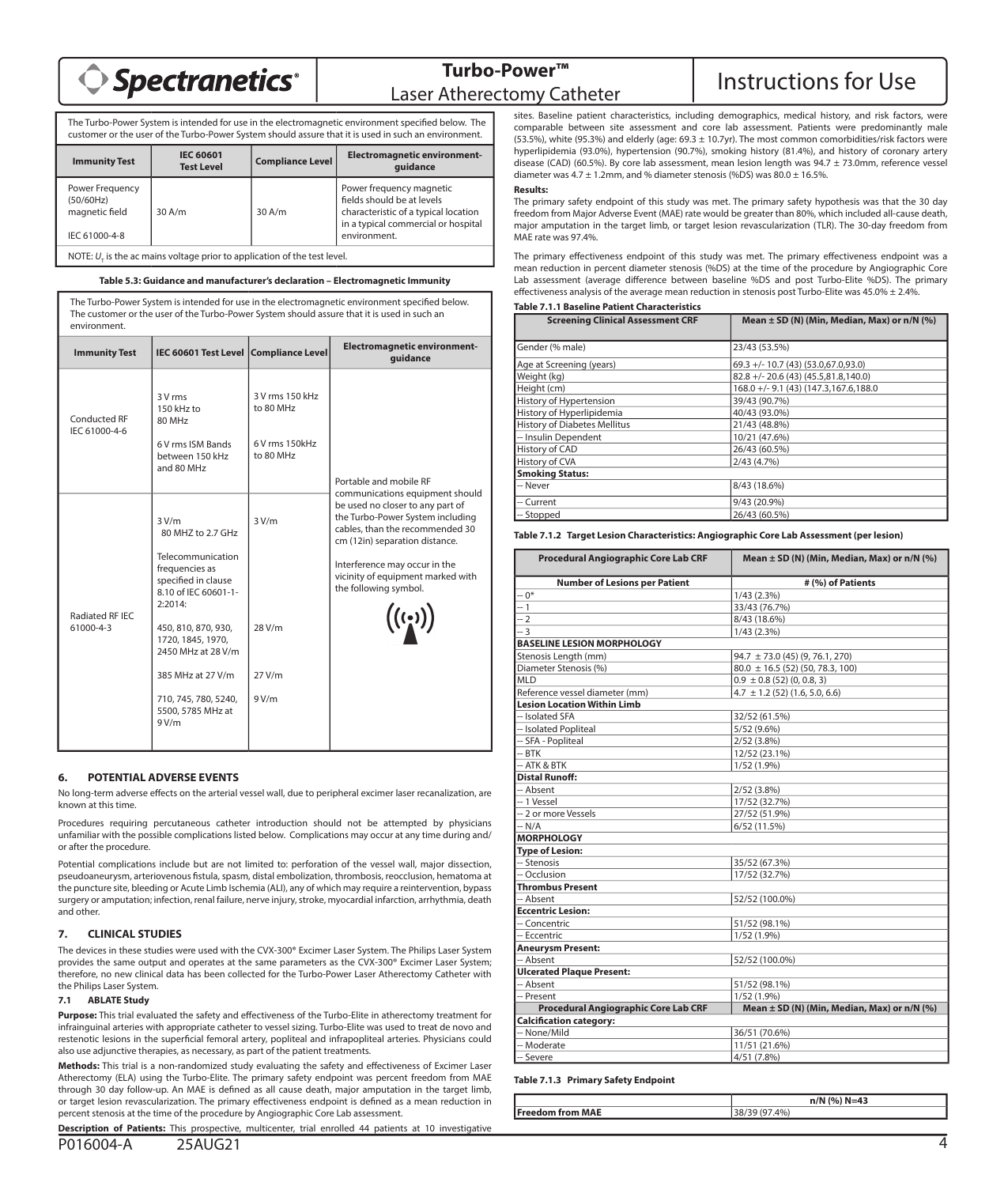# **Spectranetics®**

# **Turbo-Power™ Laser Atherectomy Catheter Instructions for Use**

**Table 7.1.4 Primary Effectiveness Endpoint – Mean Percentage Reduction in Percent Diameter Stenosis post Turbo-Elite**

|                  | $\pm$ SE |
|------------------|----------|
| Reduction in %DS | 4%       |

### **7.2 EXCiTE In-Stent Restenosis (ISR) Study**

Purpose: This trial evaluated the safety and effectiveness of Excimer Laser Atherectomy (ELA) using the Spectranetics Turbo-Elite™ Laser Ablation Catheter to create a pilot channel for lesion treatment using the Spectranetics Turbo-Tandem™ Laser Guide Catheter with Laser Atherectomy Catheter with adjunctive percutaneous transluminal angioplasty (PTA) in comparison with PTA alone in the treatment of femoropopliteal bare nitinol in-stent restenosis in vessels ≥5mm.

**Methods:** This trial was a prospective randomized controlled trial performed respectively in a 2:1 randomization scheme. The primary effectiveness measure was patency, defined as achievement of Procedural Success in the Index Procedure and Freedom from Clinically Driven TLR through 6 months followup. The primary safety endpoint was defined as Freedom from Major Adverse Events (MAE) at 30 days. MAE are defined all-cause death, major amputation in the target limb, or target lesion revascularization (TLR) (surgical or interventional) from procedure to 30 days (±7 days). Patients were treated using the Turbo-Tandem™ Laser Catheter and, if a 2mm pilot channel did not exist prior to treatment, a Turbo-Elite™ laser catheter was used to create a pilot channel as an accessory to Turbo-Tandem™.

**Description of Patients:** Two hundred and fifty (250) patients were prospectively enrolled at a total of 40 US centers. Comparing ELA+PTA to PTA, patients were predominantly male (63% vs. 62%), and elderly (age: 69±10 vs. 68±10 yr.). The most common comorbidities/risk factors were hypertension (96% vs. 94%), hyperlipidemia (96% vs. 95%), and smoking history (85% vs. 91%). Baseline lesion characteristics assessed by the sites were generally comparable between groups. Mean lesion length was 17±12 vs. 16±11 cm, reference vessel diameter was 5.6±0.5 vs. 5.6±0.6 mm, and stenosis diameter was 88±13 vs. 88±14%

**Results:** The primary safety endpoint of this study was met. The primary safety hypothesis was that the rate of major adverse events (MAE) through 30 days with ELA+PTA, which included all-cause death, major amputation in the target limb, or target lesion revascularization (TLR), would be non-inferior to PTA. The 30 day MAE rates were 5.8% for ELA+PTA and 20.5% for PTA. The probability that ELA+PTA was non-inferior to PTA was >0.9999, which was greater than the 0.9975 required for early success. Additionally, the probability that ELA+PTA was superior to PTA was 0.9999, which was also greater than the 0.9975 required for early success.

The primary effectiveness endpoint of this study was also met. The primary effectiveness hypothesis was that freedom from TLR through 6 months with ELA+PTA would be superior to PTA. Freedom from TLR through 6 months was 73.5% for ELA+PTA and 51.8% for PTA. The probability that ELA+PTA was superior was 0.9994, which was greater than the 0.9975 required for early success.

| Mean ± SD (N) (Min, Median, Max) or n/N (%)        |                                                   |                                                 |  |
|----------------------------------------------------|---------------------------------------------------|-------------------------------------------------|--|
| <b>Screening Clinical</b><br><b>Assessment CRF</b> | <b>Excimer Laser Atherectomy</b><br>$+$ PTA       | <b>PTA Alone</b>                                |  |
| <b>Patients</b>                                    | 169                                               | 81                                              |  |
| Gender (% male)                                    | 106/169 (62.7%)                                   | 50/81 (61.7%)                                   |  |
| Age at Screening (years)                           | $68.5 \pm 9.8$ (n=169)                            | $67.8 \pm 10.3$ (n=81)                          |  |
| Weight (kg)                                        | $82.2 \pm 18.9$ (n=168)                           | $80.4 \pm 16.4$ (n=80)                          |  |
| Height (cm)                                        | $170.0 \pm 10.4$ (n=168)                          | 168.7±9.7 (n=80)                                |  |
| History of Hypertension                            | 161/168 (95.8 %)                                  | 75/80 (93.8 %)                                  |  |
| History of Hyperlipidemia                          | 162/168 (96.4 %)                                  | 76/80 (95.0 %)                                  |  |
| <b>History of Diabetes Mellitus</b>                | 79/168 (47.0 %)                                   | 38/80 (47.5 %)                                  |  |
| -- Insulin Dependent                               | 34/79 (43.0 %)                                    | 17/38 (44.7 %)                                  |  |
| History of CAD                                     | 108/168 (64.3 %)                                  | 55/80 (68.8 %)                                  |  |
| History of CVA                                     | 18/168 (10.7 %)                                   | 5/80 (6.3 %)                                    |  |
| <b>Smoking Status:</b>                             |                                                   |                                                 |  |
| -- Never                                           | 25/167 (15.0 %)                                   | 7/80 (8.8 %)                                    |  |
| -- Current                                         | 50/167 (29.9 %)                                   | 36/80 (45.0 %)                                  |  |
| -- Stopped                                         | 92/167 (55.1 %)                                   | 37/80 (46.3 %)                                  |  |
| <b>Lesion Location: Within Limb:</b>               |                                                   |                                                 |  |
| -- Isolated SFA                                    | 137/169 (81.1 %)                                  | 72/81 (88.9 %)                                  |  |
| -- Isolated Popliteal                              | 3/169 (1.8 %)                                     | 4/81 (4.9 %)                                    |  |
| - SFA-Popliteal                                    | 29/169 (17.2 %)                                   | 5/81(6.2%)                                      |  |
|                                                    | $87.6 \pm 12.6$ (n=168)                           | $87.8 \pm 13.7$ (n=81)                          |  |
| % Diameter Stenosis                                | (50.0, 90.0, 100.0)                               | (50.0, 90.0, 100.0)                             |  |
| Total lesion Length (mm)                           | $173.4 \pm 117.8$ (n=169)<br>(30.0, 140.0, 550.0) | $163.6 \pm 106.7$ (n=81)<br>(5.0, 140.0, 430.0) |  |
| Reference Vessel Diameter (mm)                     | $5.6 \pm 0.5$ (n=168)<br>(5.0, 6.0, 7.0)          | $5.6 \pm 0.6$ (n=80)<br>(5.0, 5.8, 7.0)         |  |
| Length of Extra Stent Lesion (mm)                  | $15.5 \pm 12.3$ (n=60)                            | $20.1 \pm 14.6$ (n=26)                          |  |
| Subjects without extra stent                       | (1.0, 10.0, 70.0)<br>109/169 (64.5 %)             | (2.5, 20.0, 64.0)<br>55/81 (67.9 %)             |  |
| lesion present                                     |                                                   |                                                 |  |
| <b>Stent Fracture Present:</b>                     |                                                   |                                                 |  |
| -- Grade 0                                         | 146/169 (86.4 %)                                  | 72/81 (88.9 %)                                  |  |
| -- Grade 1                                         | 11/169 (6.5 %)                                    | 5/81 (6.2 %)                                    |  |
| -- Grade 2                                         | 6/169(3.6%)                                       | 3/81 (3.7 %)                                    |  |
| -- Grade 3                                         | 6/169(3.6%)                                       | $1/81(1.2\%)$                                   |  |
| <b>Target Lesion Thrombus</b>                      | 11/169 (6.5 %)                                    | 4/81 (4.9 %)                                    |  |
| <b>Target Lesion Aneurysm</b>                      | 0/169 (0.0 %)                                     | $0/81(0.0\%)$                                   |  |
| <b>Target lesion Calcification:</b>                |                                                   |                                                 |  |
| - None                                             | 72/169 (42.6 %)                                   | 41/81 (50.6 %)                                  |  |

| Mean $\pm$ SD (N) (Min, Median, Max) or n/N (%)    |                                             |                  |  |  |
|----------------------------------------------------|---------------------------------------------|------------------|--|--|
| <b>Screening Clinical</b><br><b>Assessment CRF</b> | <b>Excimer Laser Atherectomy</b><br>$+$ PTA | <b>PTA Alone</b> |  |  |
| -- Mild                                            | 62/169 (36.7 %)                             | 26/81 (32.1 %)   |  |  |
| -- Moderate                                        | 25/169 (14.8 %)                             | 7/81 (8.6 %)     |  |  |
| - Severe                                           | 10/169 (5.9 %)                              | 7/81 (8.6 %)     |  |  |
| <b>Anterior Tibial Stenosis:</b>                   |                                             |                  |  |  |
| -- <= 50% (Patent)                                 | 102/168 (60.7 %)                            | 56/81 (69.1 %)   |  |  |
| -- >50% (Stenosed)                                 | 25/168 (14.9 %)                             | 11/81 (13.6 %)   |  |  |
| -- Occluded                                        | 41/168 (24.4 %)                             | 14/81 (17.3 %)   |  |  |
| <b>Posterior Tibial Stenosis:</b>                  |                                             |                  |  |  |
| -- <= 50% (Patent)                                 | 100/168 (59.5 %)                            | 54/81 (66.7 %)   |  |  |
| -- >50% (Stenosed)                                 | 21/168 (12.5 %)                             | 10/81 (12.3 %)   |  |  |
| -- Occluded                                        | 47/168 (28.0 %)                             | 17/81 (21.0 %)   |  |  |
| <b>Peroneal Stenosis:</b>                          |                                             |                  |  |  |
| -- <= 50% (Patent)                                 | 117/168 (69.6 %)                            | 62/81 (76.5 %)   |  |  |
| -- >50% (Stenosed)                                 | 21/168 (12.5 %)                             | 8/81 (9.9 %)     |  |  |
| -- Occluded                                        | 30/168 (17.9 %)                             | 11/81 (13.6 %)   |  |  |

#### **Table 7.2.2 Post PTA Procedural Outcomes**

|                                                           | Mean $\pm$ SD (N) (Min, Median, Max) or n/N (%)  |                        |  |
|-----------------------------------------------------------|--------------------------------------------------|------------------------|--|
| Procedural Angiographic Core Lab CRF                      | <b>Excimer Laser</b><br><b>Atherectomy + PTA</b> | <b>PTA Alone</b>       |  |
| Target Lesion Residual Stenosis post PTA<br>procedure (%) | $11.5 \pm 13.5$ (n=165)                          | $18.1 \pm 18.2$ (n=81) |  |
| Target Vessel Dissection post PTA:                        |                                                  |                        |  |
| -- Yes                                                    | 15/169 (8.9 %)                                   | 15/81 (18.5 %)         |  |
| -- No                                                     | 148/169 (87.6 %)                                 | 66/81 (81.5 %)         |  |
| -- Not Assessed                                           | 6/169(3.6%)                                      | $0/81(0.0\%)$          |  |
| Dissection Grade Upon Visual Assessment<br>post PTA:      |                                                  |                        |  |
| -- A                                                      | 7/15 (46.7 %)                                    | $9/15(60.0\%)$         |  |
| l-- B                                                     | 7/15 (46.7 %)                                    | $0/15(0.0\%)$          |  |
| l-- C                                                     | 1/15(6.7%)                                       | 4/15 (26.7 %)          |  |
| l-- D                                                     | $0/15(0.0\%)$                                    | 1/15(6.7%)             |  |
| l-- F                                                     | $0/15(0.0\%)$                                    | 1/15(6.7%)             |  |

### **Table 7.2.3 Primary Safety Endpoint1**

| Freedom from MAE <sup>a</sup> | $ELA + PTA$     | <b>PTA Only</b> | P-value <sup>b</sup> |
|-------------------------------|-----------------|-----------------|----------------------|
| Intent-To-Treat               | 146/155 (94.2%) | 58/73 (79.5%)   | 0.0007               |
| Per Protocol                  | 123/130 (94.6%) | 50/61 (82.0%)   | 0.0053               |
| As Treated <sup>c</sup>       | 148/159 (93.1%) | 58/69 (84.1%)   | 0.0340               |

a Freedom from any MAE defined as TLR, death or amputation through 37 days post procedure <sup>b</sup> Chi-square

c As treated consisted of four subjects randomized to PTA alone that received provisional laser treatment after PTA treatment failure. Two of these subjects also underwent bailout stenting. These four subjects were assigned to ELA + PTA for the purposes of this analysis.

#### **Table 7.2.4 Primary Effectiveness Endpoint**

| Freedom from TLR <sup>a</sup> | $ELA + PTA$    | <b>PTA Only</b> | P-value <sup>b</sup> |
|-------------------------------|----------------|-----------------|----------------------|
| I Intent-To-Treat             | 86/117 (73.5%) | 29/56 (51.8%)   | 0.0046               |
| Per Protocol                  | 78/100 (78.0%) | 21/45 (46.7%)   | 0.0002               |
| As Treated <sup>c</sup>       | 88/121 (72.7%) | 29/52 (55.8%)   | 0.0288               |

<sup>a</sup> Freedom from TLR through 212 days post procedure

<sup>b</sup> Chi-square

c As treated consisted of four subjects randomized to PTA alone that received provisional laser treatment after PTA treatment failure. Two of these subjects also underwent bailout stenting. These four subjects were assigned to ELA + PTA for the purposes of this analysis.

#### **7.3 Other Studies: CELLO Study**

**Study Summary:** Data presented in this IFU were collected in support of safety and effectiveness for Spectranetics brand Turbo-Booster™ and CLiRpath™ Turbo™ catheters. The CELLO (CLiRpath Excimer Laser System to Enlarge Lumen Openings) Study, IDE #G060015, enrolled 17 training cases and 48 analysis patients or a total of 65 patients at 17 sites. The data presented combines the results from the training and analysis patients.

**Effectiveness:** The primary effectiveness endpoint (≥ 20 percent reduction in percent diameter stenosis, on average, as assessed by an angiographic core lab) for the analysis cohort demonstrated a 35 percent reduction in diameter stenosis using the Turbo-Booster system compared to pre-procedure in the study. The secondary effectiveness endpoint for acute procedural success (visual assessment of final residual stenosis) was achieved in 98.5 percent of patients as visually assessed by physician.

<sup>1</sup> Intent to Treat Analysis: The intent-to-treat patient (ITT) population included all randomized patients who underwent treatment with ELA-PTA or PTA

Per Protocol Analysis: The per-protocol (PP) population (AT) included all patients who underwent treatment with ELA-PTA or PTA and had no inclusion / exclusion violations or device use that was not allowed (e.g. scoring balloon).

As Treated Analysis: The as treated (AT) analysis reflects the actual treatment received, regardless of randomization assignment.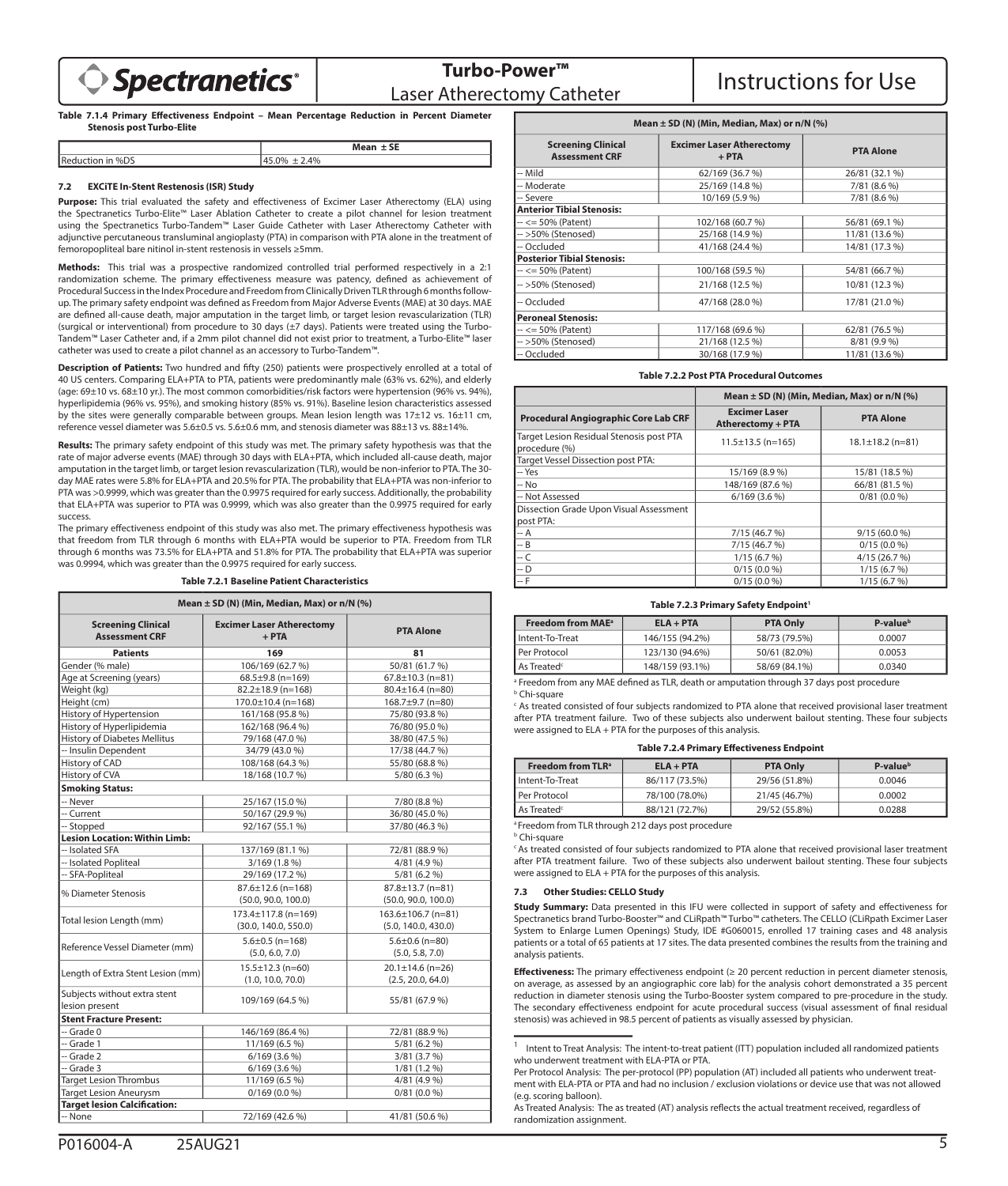

# **Turbo-Power™**

**Table 7.3.1 Patient Demographics**

| <b>Variable</b>                  | <b>Mean</b>   | <b>Standard Deviation</b> |
|----------------------------------|---------------|---------------------------|
| Age (years)                      | 68.3          | 10.1                      |
|                                  | <b>Number</b> | Percentage (%) (n=65)     |
| Gender (Male)                    | 39            | 60.0                      |
| African-American                 | 11            | 16.9                      |
| Caucasian                        | 49            | 75.4                      |
| Hispanic                         | 5             | 7.7                       |
| CAD                              | 42            | 64.6                      |
| MI                               | 16            | 37.2                      |
| Prior Coronary Revascularization | 26            | 60.5                      |
| <b>Diabetes</b>                  | 26            | 40.0                      |
| Hypertension                     | 57            | 87.7                      |
| Hyperlipidemia                   | 55            | 84.6                      |
| <b>CVA</b>                       | 7             | 10.8                      |

#### **Table 7.3.2 Lesion Locations**

| <b>Location of Vascular Lesions</b> | Total $(n=65)$ |  |  |
|-------------------------------------|----------------|--|--|
| Superficial Femoral Artery (SFA)    | 60             |  |  |
| Popliteal Artery                    |                |  |  |

#### **Table 7.3.3 Procedure Information**

**NOTE:** All values based on angiographic core laboratory analysis

| Angiographic Results (n=65)       | <b>Mean</b> | <b>SD</b> |
|-----------------------------------|-------------|-----------|
| Reference vessel diameter (mm)    | 4.9         | 0.8       |
| Average lesion length (mm)        | 56.0        | 47.2      |
| Percent diameter stenosis - Pre   | 77.1        | 15.7      |
| Percent diameter stenosis -       | 42.5        | 13.2      |
| After Turbo-Booster use           |             |           |
| Percent diameter stenosis - Final | 21.1        | 14.5      |

**Safety:** The primary safety endpoint measured was the occurrence of major adverse events, defined as clinical perforation, major dissection requiring surgery, major amputation, cerebrovascular accidents (CVA), myocardial infarction, and death at the time of procedure, prior to release from the hospital (or 24 hours post-procedure, whichever comes first) at 30 days, and six (6) months. The CELLO study had no major adverse events reported through the six month follow-up. One CVA was reported at a 12 month follow-up. There were eleven Serious Adverse Events, only one probably related to the investigational device and there were no Unanticipated Adverse Device Effects. Table 7.2.5 presents adverse events that occurred during the procedure through hospital discharge.

#### **Table 7.3.4 Serious Adverse Events (n=65 patients)**

| $n=11$   | <b>Not Related to</b><br><b>Investigational Device</b> | <b>Possibly Related to</b><br><b>Investigational Device</b> | <b>Probably Related to</b><br><b>Investigational Device</b> |
|----------|--------------------------------------------------------|-------------------------------------------------------------|-------------------------------------------------------------|
| Severe   |                                                        |                                                             |                                                             |
| Moderate |                                                        |                                                             |                                                             |
| Mild     |                                                        |                                                             |                                                             |

**Table 7.3.5 Acute Adverse Events (n=65 patients)** 

**NOTE:** All values are from procedural through discharge

| $n=10$                                                                               | <b>Not Related to</b><br>Investigational<br><b>Device</b> | <b>Possibly Related</b><br>to Investigational<br><b>Device</b> | <b>Probably Related</b><br>to Investigational<br><b>Device</b> |
|--------------------------------------------------------------------------------------|-----------------------------------------------------------|----------------------------------------------------------------|----------------------------------------------------------------|
| Major dissection (Grade E or F)                                                      |                                                           |                                                                |                                                                |
| Distal embolization                                                                  |                                                           |                                                                |                                                                |
| Hematoma/Bleeding                                                                    |                                                           |                                                                |                                                                |
| Other (Hematuria, Sinus<br>tachycardia, Discomfort in<br>treated leg post-procedure) |                                                           |                                                                |                                                                |

**Conclusions:** The effectiveness of the Turbo-Booster was demonstrated by the significant reduction in percent diameter stenosis from baseline to post-Turbo-Booster use. The 35 % reduction in the % diameter stenosis, on average, met the endpoint for showing a ≥20 % reduction in % diameter stenosis.

The study demonstrated that the Turbo-Booster is safe for the treatment of patients with stenosis and occlusions crossable by a guidewire in the superficial femoral artery and popliteal artery as evident by no occurrence of major adverse events through the six-month follow-up.

#### **8. INDIVIDUALIZATION OF TREATMENT**

The risks and benefits described above should be carefully considered for each patient before using the Turbo-Power System.

Although it is recommended that the guidewire fully cross the target lesion, use of the Turbo-Power device may also be considered after initial conventional crossing attempts with guidewires are unsuccessful due to:

- A rounded or eccentric occlusion stump deflecting the guidewire to a subintimal passage. The guidewire repeatedly being deflected into a large collateral branch flush with the occlusion stump.
- Calcification obstructing completion of guidewire passage within the obstructed lumen.
- Additionally, recanalization of native arteries may be considered in patients presenting with occluded bypass grafts.

## **9. HOW SUPPLIED**

### **9.1 Sterilization**

The Turbo-Power System is supplied sterile by the ethylene oxide sterilization process in a single sterile barrier consisting of tray and lid inside a peel-open pouch. Intended for SINGLE USE ONLY; do not resterilize, reprocess, or reuse. Device is sterile if package is unopened or undamaged. Do not use the device if there is doubt as to whether the package is sterile.

#### **9.2 Inspection Prior to Use**

Before use, visually inspect the sterile package to ensure that seals have not been broken. The Turbo-Power System should be carefully examined for defects (i.e. bends, kinks or other damage). Do not use if device is damaged. If the device is considered damaged; reference RETURN PRODUCT section of this IFU.

#### **10. COMPATIBILITY**

The Spectranetics Laser Atherectomy Catheter is designed and intended to be used exclusively with the Spectranetics CVX-300® Excimer Laser or the Philips Laser System. Do not use in combination with any other laser system.

Some or all of the following additional materials, which are not included in the laser catheter package, may be required for the procedure

- 0.018" guide wires greater than 220cm in length
- 6F introducer sheaths (compatibility with Model # 420-050)
- 7F introducer sheaths (compatibility with Model # 423-050)
- 6F crossover sheaths (compatibility with Model # 420-050) (Crossover sheaths with metallic banded designs are NOT recommended.)
- 7F crossover sheaths (compatibility with Model # 423-050) (Crossover sheaths with metallic banded designs are NOT recommended.)
- Control syringe filled with sterile saline
- Pressurized infusion setup with sterile saline

### **11. DIRECTIONS FOR USE**

The use of the laser system is restricted to physicians who are trained in peripheral vascular Intervention and who meet the training requirements listed below. These requirements include, but are not limited to:

- 1. Training of laser safety and physics.
- 2. Review of patient films of lesions that meet the Indications for use.
- 3. A review of cases demonstrating the Excimer Laser Ablation technique in occlusions that meet the indications for use.
- 4. A review of laser operation followed by a demonstration of the laser system.
- 5. Hands on training with the laser system and appropriate model.
- 6. A fully trained Spectranetics representative will be present to assist for a minimum of the first three cases.

Following the formal training session, Spectranetics will make additional training available if requested by the physician, support personnel, the institution, or Spectranetics.

#### **11.1 Device Preparation**

1. Using sterile technique, carefully remove the Turbo-Power System from sterile packaging. Remove the packaging lid from the packaging tray. Remove the packaging wedges from the tray. Lift the proximal coupler located in the tray, and hand it outside the sterile field to be inserted into the laser system.

**CAUTION:** The proximal coupler of the laser catheter connects only to the laser system by means of a length of tail tubing, and is not intended to have any patient contact.

- 2. Insert the proximal coupler of the laser catheter into the laser system and position a loop of the laser catheter tail tubing into the laser system extension pole or catheter retainer.
- 3. Maintaining sterile technique, grasp the MDU from the middle of the packaging tray and remove the rest of the catheter system.
- 4. Prior to using the Turbo-Power System, carefully examine the device for any bends, kinks, or other damage. A slight curvature in the catheter is normal due to packaging and will not impact device performance or safety.

**CAUTION:** Do not use the Turbo-Power System if any damage is observed. If the device is considered damaged; reference RETURN PRODUCT section of this IFU.

- 5. Prior to calibration, ensure that the laser catheter distal tip is dry. A wet laser catheter tip may prevent successful device calibration.
- 6. Calibrate the laser catheter according to the instructions provided in the CVX-300® Excimer Laser System Operator's Manual or the Philips Laser System Operator's Manual.

**NOTE:** The Turbo-Power System can be operated within 30-60 Fluence range and 25-80 Repetition Rate (Hz) in "Continuous On" mode for the CVX-300® Excimer Laser System with software version V3.812 or higher and for the Philips Laser System with software version 1.0 (b5.0.3) or higher.

**NOTE:** For CVX-300® Laser System software versions V3.712 or lower, the maximum repetition rate is 40 Hz for the Turbo-Power System. Consult your CVX-300® Laser System to determine its operational version of software.

7. Remove the battery pull-tab from under the MDU and activate MDU power. Ensure the green power indicator light activates. Press "<" rotation button and confirm tip rotation functionality. Press ">" rotation button and confirm tip rotation functionality. Press "<" and ">" rotation buttons simultaneously and confirm tip rotation functionality.

**NOTE:** If at any point in the procedure the error light on the MDU activates, discontinue use of the device.

- 8. Flush the catheter guidewire lumen via the flush port located on the side of the MDU with sterile saline to ensure lumen patency.
- 9. Hydrate the outer surface of the Turbo-Power System to activate the hydrophilic coating by immersing the working length of the laser catheter in a basin or by gently wiping the device with gauze saturated with sterile saline.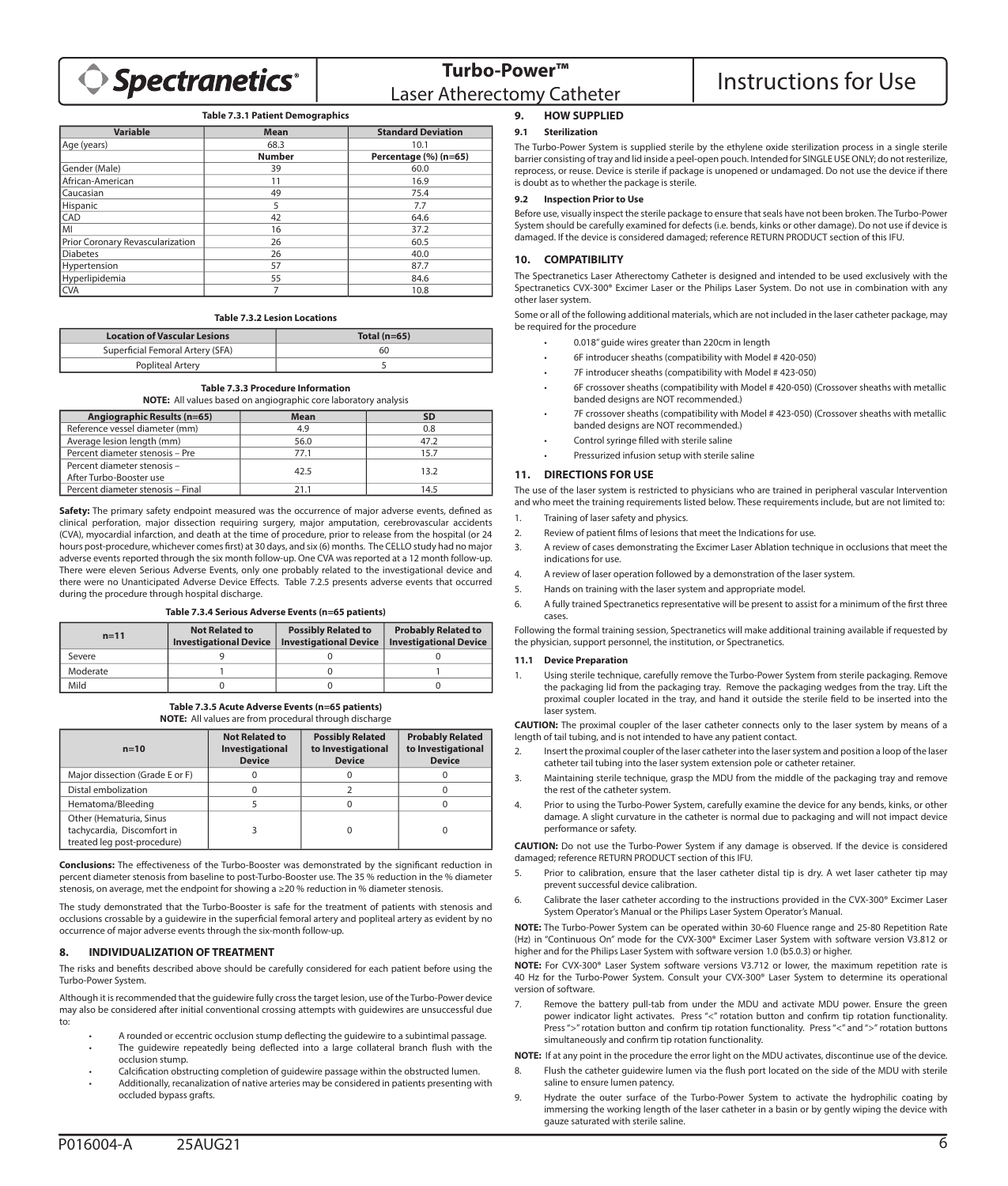

# **Turbo-Power™ Laser Atherectomy Catheter Instructions for Use**

**CAUTION:** Do not dip or submerge the Motor Drive Unit.

#### **11.2 General Operation**

- Use standard femoral puncture technique and insert a 6F or 7F introducer sheath into the common femoral artery in the antegrade or retrograde fashion. Ensure patient is anticoagulated per current hospital interventional protocols.
- 2. Perform baseline angiography by injecting contrast medium through the introducer sheath or guiding catheter per standard technique. Obtain images in multiple projections, delineating anatomical variations and morphology of the lesion(s) to be treated.
- 3. Introduce and advance a 0.018" guidewire through the treatment site via the introducer sheath or guiding catheter. In the presence of a wire refractory obstruction or occlusion, refer to the Step-by-Step Method for a Total Occlusion below.
- 4. Confirm the reference vessel diameter is 3.0mm or greater prior to using the 6F Turbo-Power System. Confirm the reference vessel diameter is 3.5mm or greater prior to using the 7F Turbo-Power System.
- 5. Advance the distal tip of Turbo-Power System over the proximal end of the 0.018" guidewire by threading the guidewire through the eccentric lumen. After the guidewire is advanced through the laser catheter tip, continue advancing the guidewire through the Turbo-Power System until it is accessible at the MDU's proximal end.
- 6. Under fluoroscopic control, guide the Turbo-Power System to the lesion.

**WARNING:** Do not attempt to advance or retract the Turbo-Power System against resistance until cause of the resistance has been determined by fluoroscopy or other means. This may result in damage to the device and/or lead to complications such as dissections and/or perforations.

**CAUTION:** Do not force or excessively torque the Turbo-Power System as this may result in deformation of the distal tip or kinking of the device or result in damage to the device and/or lead to complications.

- 7. Set up a saline infusion pressurized system according to the Saline Infusion Protocol below.
- 8. Inject contrast media through the introducer sheath or crossover sheath to verify the location of the laser catheter under fluoroscopy.
- 9. Initiate saline flush via infusion pressurized system and clear the intended laser treatment field of contrast media.

**CAUTION:** Ensure contrast media has been flushed from the intended treatment vessel according to the Saline Infusion Protocol below prior to activating laser.

**WARNING:** Do not inject contrast media through the Turbo-Power System guidewire lumen as this may cause the system to lock-up and may lead to further complications.

10. Under fluoroscopic guidance, depress the footswitch of the laser system and SLOWLY (less than 1mm per second) advance the Turbo-Power System into the stenosis, allowing the laser energy to photoablate the desired material.

**NOTE:** Turbo-Power System rotate buttons may be used during the procedure to accomplish the following:

- a. Orient the distal tip prior to lasing (Step 11)
- b. Momentarily rotate the distal tip or continuously rotate the distal tip while lasing and advancing the catheter (Step 12)
- 11. If orientation of the distal tip is deemed necessary prior to advancement of the Turbo-Power System, press ">" rotate button to rotate the distal tip clockwise and "<" rotate button to rotate the distal tip counter-clockwise until desired orientation is achieved.

**NOTE:** The MDU allows a maximum of 6 consecutive rotations in each direction from home position as indicated by the LEDs. Following 6 consecutive rotations in one direction rotate the distal tip in the other direction 6 consecutive times to bring tip position to the center.

12. If momentary or continuous rotation is deemed necessary while advancing the Turbo-Power System, press ">" and/or "<" rotate button to momentarily rotate the distal tip clockwise and/or counterclockwise respectively, or press both buttons simultaneously to continuously rotate the distal tip.

**NOTE:** During continuous rotation, the distal tip changes direction from clockwise to counter-clockwise when it reaches the guardrail at either end. The direction of distal tip movement is indicated by the LEDs.

- 13. Continue lasing while advancing the Turbo-Power over the guidewire at less than 1mm per second in 20 second increments until the obstruction has been crossed or an adequate channel has been created. Continue general operation.
- 14. Release the footswitch to deactivate the laser system. NOTE: The laser system will continuously deliver energy as long as the footswitch is depressed. The length of the laser train is controlled by the operator. It is generally recommended not to exceed 20 seconds of continuous lasing.

**NOTE:** There is no need to remove the laser catheter from the patient in order to increase or decrease either the fluence or pulse repetition rate as the laser catheter was previously calibrated. Refer to the CVX-300® Excimer Laser Operator's Manual or the Philips Laser System Operator's Manual.

- 15. Retract the catheter to the proximal cap of the lesion.
- 16. Additional passes may be completed by repeating steps 10-14 for maximum debulking with or without distal tip rotation.
- **NOTE:** If at any point in the procedure the error light activates, discontinue use of the device
- 17. Withdraw the Turbo-Power System from the patient while maintaining distal guidewire position.
- 18. Following laser recanalization, perform follow-up angiography and balloon angioplasty, if needed.
- 19. All equipment should be disposed in accordance with hospital biohazard waste and local authority regulations.

### **Step-by-Step Method for Total Occlusion**

- Depress the footswitch, activating the laser system, and slowly, less than 1mm per second, advance the laser catheter 2-3 mm into the total occlusion without distal tip rotation, allowing the laser energy to remove the desired material. Release the footswitch to deactivate the laser system.
- b. Advance the guidewire beyond the distal tip of the laser catheter further into the occlusion, a few millimeters, and reactivate the laser as described in Step a above.
- c. Continue in this step-by-step manner where the guidewire and then the laser catheter are advanced and activated (mm by mm) until the catheter reaches the last 3-5 mm of the occlusion.
- d. Cross the last 3-5 mm of the occlusion and enter the patent distal vessel with the guidewire first, followed by the activated laser catheter over-the-wire.
- e. Leaving the guidewire in position, pull back the laser catheter and inject contrast medium through the guiding catheter and examine the lesion via fluoroscopy.
- f. Additional laser passes may be performed over-the-wire to achieve greater debulking of the lesion according to steps 10-14 above with or without distal tip rotation.
- g. If resistance to catheter advancement is met (such as calcium), immediately stop lasing by releasing the footswitch to deactivate the laser system. The fluence and repetition rates can be adjusted in order to advance.

**CAUTION:** To avoid the potential of heat build-up, the catheter must be advanced while lasing. **Saline Infusion Protocol** 

**Note:** Use of two operators is recommended for this technique. It is recommended that the primary physician-operator advance the laser catheter and operate the laser system foot pedal. A scrub assistant should manage the saline infusion and (if appropriate) depress the fluoroscopy pedal.

- a. Before the laser procedure, obtain a 500 mL bag of 0.9% normal saline (NaCl). It is not necessary to add heparin or potassium to the saline solution. Connect the bag of saline to a sterile intravenous line and terminate the line at a port on a triple manifold.
- b. If applicable, cannulate the ostium of the artery with an appropriate "large lumen" guide catheter in the usual fashion. It is recommended that the guide catheter not have side holes.
- c. Under fluoroscopic guidance, advance the laser catheter into contact with the lesion.
- d. If necessary, inject contrast to help position the tip of the laser catheter. If contrast appears to have become entrapped between the laser catheter tip and the lesion, the laser catheter may be retracted slightly (1-2 mm) to allow antegrade flow and contrast removal while flushing the system with saline. However, before lasing, ensure that the laser catheter tip is in contact with the lesion.
- If using a control syringe, expel any residual contrast back into the contrast bottle. Clear the triple manifold of contrast by drawing up saline through the manifold.
- f. Remove the original control syringe from the manifold and replace it with a fresh luer-lock control syringe. This new control syringe should be primed with saline prior to connection to reduce the chance for introducing air bubbles.
- g. Flush all traces of blood and contrast from the manifold, connector tubing, y-connector, and introducer sheath or guide catheter, with at least 20-30 mL of saline.
- h. Under fluoroscopy, confirm that the tip of the laser catheter is in contact with the lesion (advance the laser catheter if necessary), but do not inject contrast. When the primary operator indicates that he/she is ready to activate the laser system, the scrub assistant should turn the manifold stopcock off to pressure and inject 10 mL of saline at a rate of 2-3 mL/second through the sheath and/or at a rate no greater than 0.5 mL/second through the guidewire lumen. This bolus injection is to displace and/or dilute blood down to the level of the capillaries and limit back-bleeding of blood into the laser ablation field.
- i. After the injection of the initial 10 mL bolus and without stopping the motion of injection, the scrub assistant should maintain a rate of injection of 2-3 mL/second through the sheath. In addition, saline can be injected through the guidewire lumen at a rate no greater than 0.5mL/second, or a pressure no greater than 131 psi. This portion of the saline infusion is to displace and/or dilute the antegrade blood flow entering the laser ablation field. At the instant the scrub assistant initiates this saline infusion, the primary operator should activate the laser system by depressing the foot pedal and begin a lasing sequence.
- The length of the laser train is controlled by the operator. It is generally recommended not to exceed 20 seconds of continuous lasing. Saline must be infused throughout the entire lasing process.
- k. Terminate the saline injection at the end of the lasing train.
- l. Each subsequent laser train should be preceded by a bolus of saline and performed with continuous saline infusion as described in steps h-k.
- m. If contrast is used to assess treatment results during the course of a laser treatment, repeat steps d-g prior to reactivation of the laser system (before activating the laser repeat steps h-k).

#### **Note: Depending on which approach is used, antegrade or contralateral, saline can be administered through the sheath (antegrade approach) or laser catheter inner lumen (contralateral approach). When the contralateral approach is used, smaller diameter guidewires are suggested to allow adequate saline infusion at the treatment site.**

#### **11.3 Return Product**

In the event that the device is to be returned once opened because of a complaint or any allegation of deficiency with the product's performance, please contact Post Market Surveillance for the procedure to return contaminated products at the following contacts: Phone: +31 33 43 47 050 or +1-888-341-0035 Email: complaints@spectranetics.com.

#### **12. MANUFACTURER'S LIMITED WARRANTY**

Manufacturer warrants that the Turbo-Power System is free from defects in material and workmanship when used by the stated "Use By" date. Manufacturer's liability under this warranty is limited to replacement or refund of the purchase price of any defective unit of the Turbo-Power System. Manufacturer will not be liable for any incidental, special, or consequential damages resulting from use of the Turbo-Power System. Damage to the Turbo-Power System caused by misuse, alteration, improper storage or handling, or any other failure to follow these Instructions for Use will void this limited warranty. **THIS LIMITED WARRANTY IS EXPRESSLY IN LIEU OF ALL OTHER WARRANTIES, EXPRESS OR IMPLIED, INCLUDING THE IMPLIED WARRANTY OF MERCHANTABILITY OR FITNESS FOR A PARTICULAR PURPOSE.** No person or entity, including any authorized representative or reseller of Manufacturer, has the authority to extend or expand this limited warranty and any purported attempt to do so will not be enforceable against the Manufacturer. This limited warranty covers only the Turbo-Power System. Information on Manufacturer's warranty relating to the CVX-300® Excimer Laser System or the Philips Laser System can be found in the documentation relating to that system.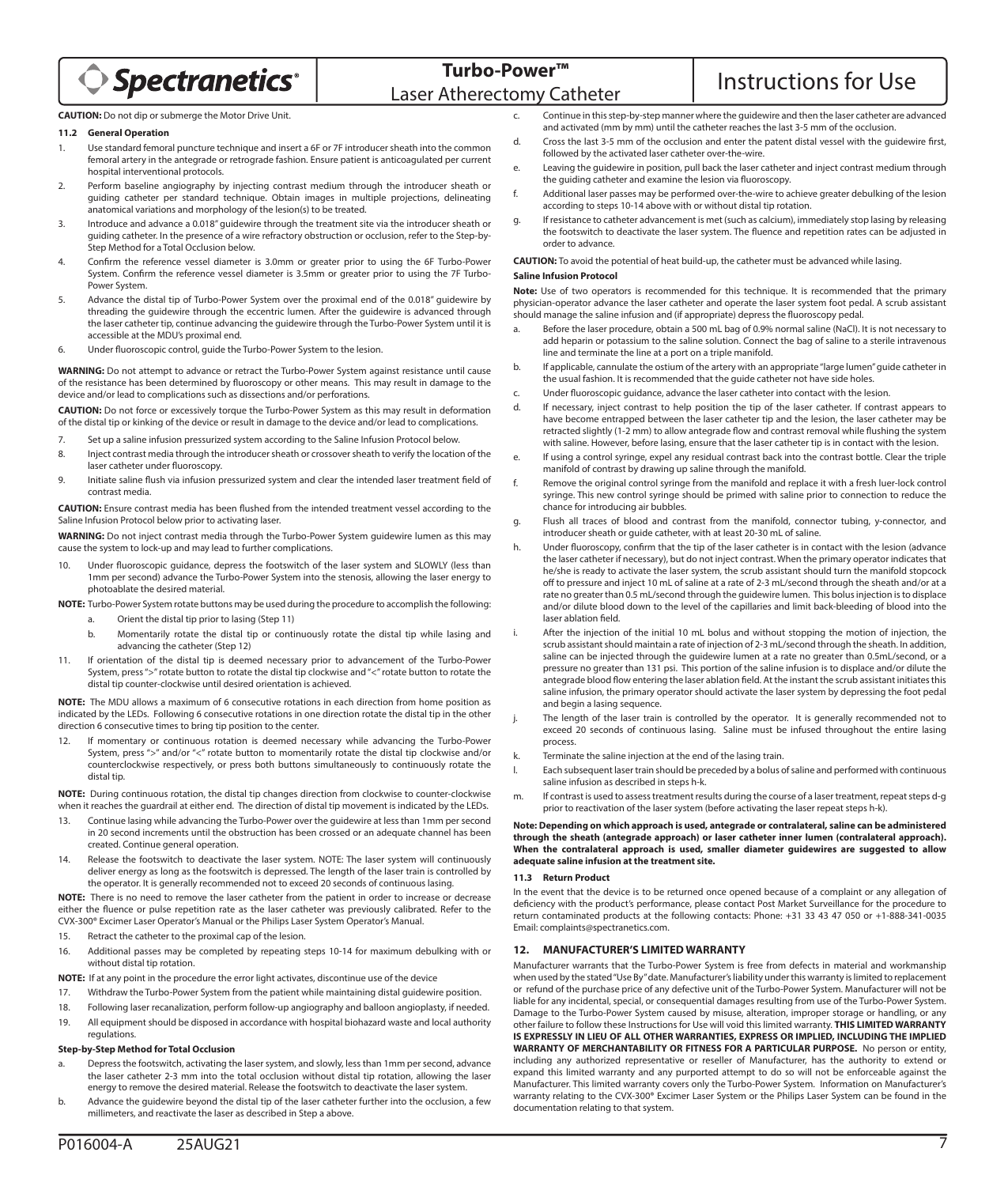

## **13. SYMBOLS**

| 15.<br><b>STIVIDULS</b>                                                                             |                                        |                                                                     |                                      |
|-----------------------------------------------------------------------------------------------------|----------------------------------------|---------------------------------------------------------------------|--------------------------------------|
| <b>Consult Instructions for Use</b><br>(IFU)                                                        | i                                      | <b>Sterilized Using</b><br>Ethylene Oxide                           | STERILEEO                            |
| Caution: Federal (USA) law restricts this device to sale by or on the<br>order of a physician.      |                                        |                                                                     | <b>Rx ONLY</b>                       |
| <b>Single Use</b>                                                                                   |                                        | <b>Use By Date</b>                                                  |                                      |
| <b>Catalog Number</b>                                                                               | <b>REF</b>                             | <b>Lot Number</b>                                                   | <b>LOT</b>                           |
| Do not use if package is<br>damaged                                                                 |                                        | Atmospheric Pressure<br>Limitation                                  | 111kPa<br>11kPa                      |
| <b>Humidity Limitation</b>                                                                          | 95%<br>5%                              | <b>Temperature Limit</b>                                            | 60°C/140°F<br>0°C/32°F               |
| <b>Keep Dry</b>                                                                                     |                                        | Non-Pyrogenic                                                       |                                      |
| <b>Working Length</b>                                                                               |                                        | Guidewire<br>Compatibility                                          | $\frac{1}{\sqrt{1 + \text{Max OD}}}$ |
| <b>Max Shaft Diameter</b>                                                                           |                                        | <b>Sheath Compatibility</b>                                         |                                      |
| <b>Max Tip Diameter</b>                                                                             |                                        | <b>MDU Power On Status</b>                                          |                                      |
| <b>MDU Error Status</b>                                                                             | (triangle<br>has yellow<br>background) | Jog-<br><b>Directional Selection of</b><br><b>Proximal Rotation</b> |                                      |
| Home-<br><b>Location of Proximal end of</b><br>catheter                                             | П                                      | <b>Defibrillation-Proof</b><br><b>Type CF Applied Part</b>          |                                      |
| <b>European Authorized</b><br>Representative                                                        | EC I<br><b>REP</b>                     | <b>Manufacturer</b>                                                 |                                      |
| Interference may occur<br>in the vicinity of other<br>equipment marked with<br>the following symbol | $((\cdot,))$                           | <b>CE Mark</b>                                                      | $C \in$                              |
| Protected against vertically falling water drops when enclosure tilted<br>up to 15°                 |                                        |                                                                     | <b>IPX2</b>                          |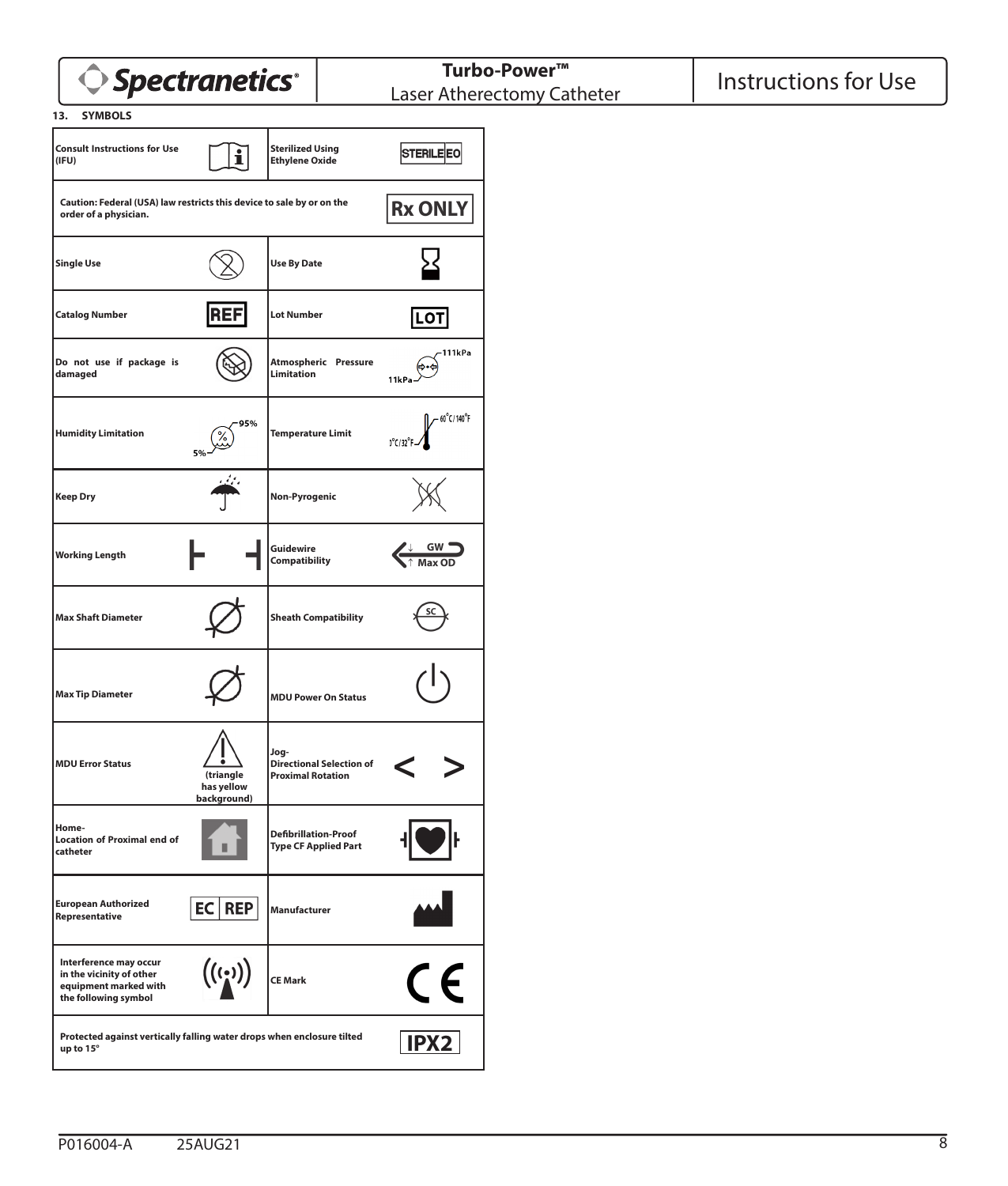| $\Diamond$ Spectranetics | Turbo-Power <sup>™</sup>   | Instructions for Use |
|--------------------------|----------------------------|----------------------|
|                          | Laser Atherectomy Catheter |                      |

**This Page is Intentionally Left Blank**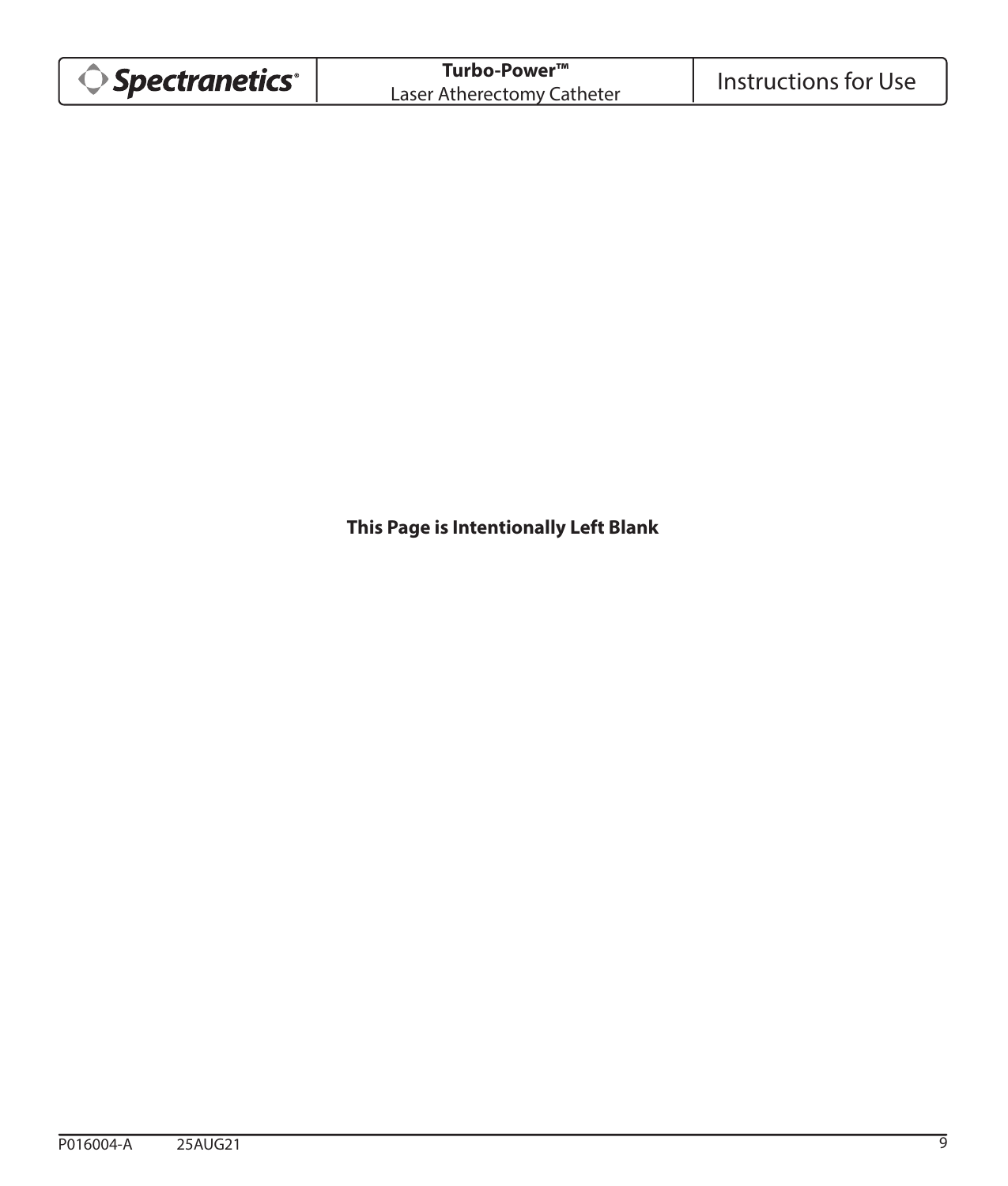| $\Diamond$ Spectranetics | Turbo-Power <sup>™</sup>   | Instructions for Use |
|--------------------------|----------------------------|----------------------|
|                          | Laser Atherectomy Catheter |                      |

**This Page is Intentionally Left Blank**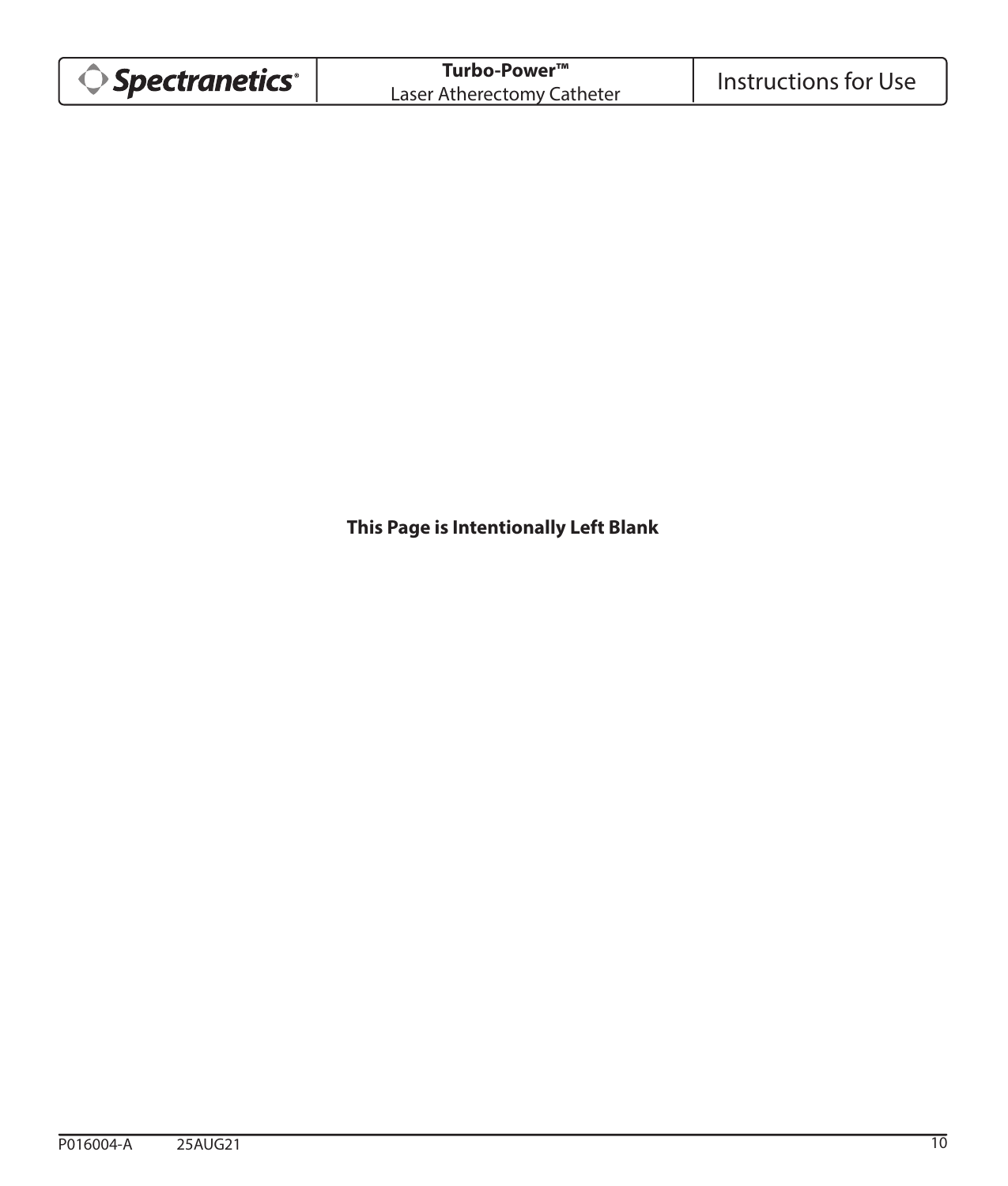| $\Diamond$ Spectranetics | Turbo-Power <sup>™</sup>   | Instructions for Use |
|--------------------------|----------------------------|----------------------|
|                          | Laser Atherectomy Catheter |                      |

**This Page is Intentionally Left Blank**